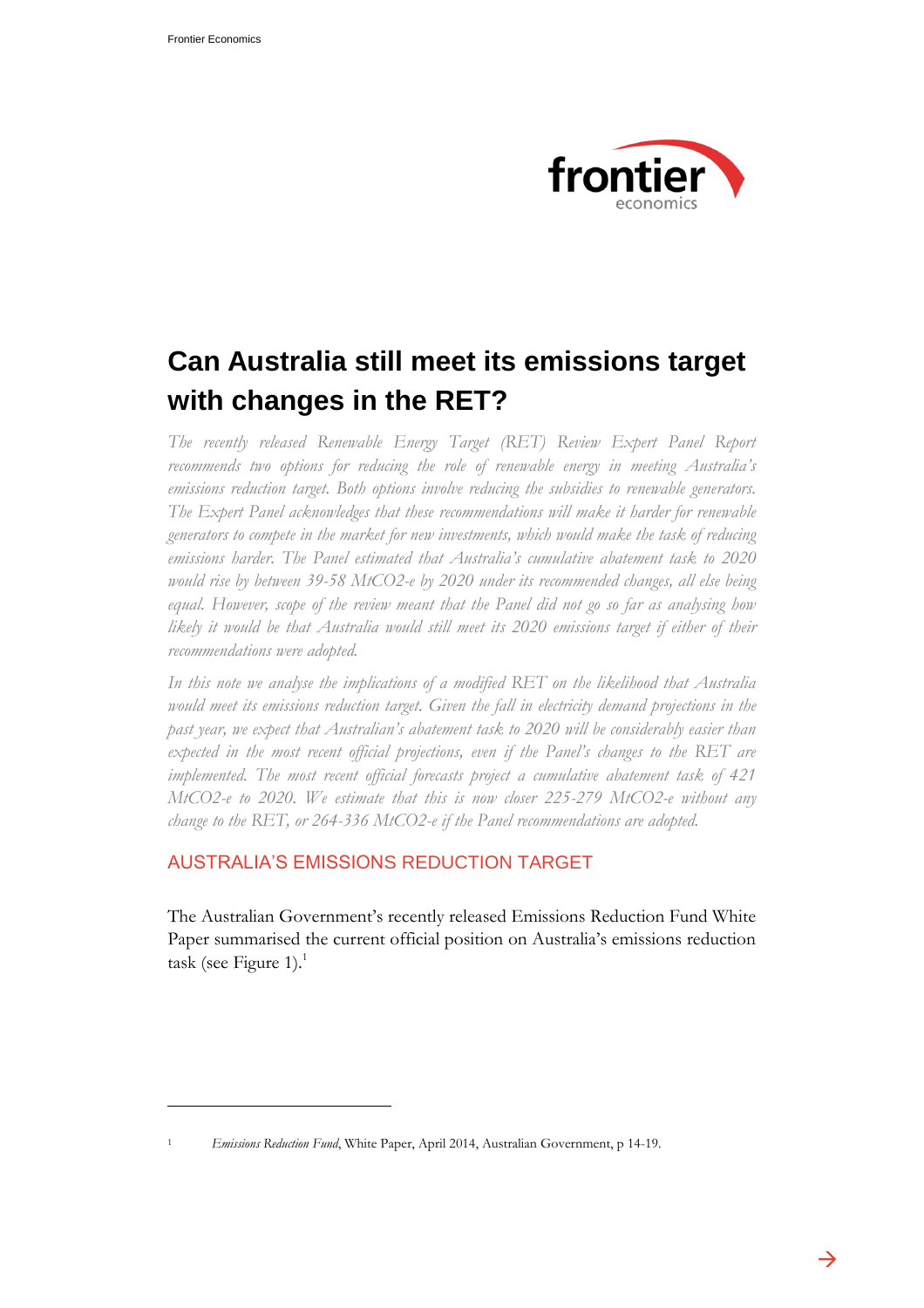$\overline{a}$ 



<span id="page-1-0"></span>Figure 1: Australia's emissions reduction task to 2020

Source: Australian Government, Emissions Reduction Fund, White Paper, April 2014, p7

Australia's emissions in 2012 were 555 MtCO2-e p.a, with electricity accounting for around 193 MtCO2-e p.a. After accounting for the fact that Australia overachieved their commitments under the Kyoto agreement by 131 MtCO2-e and can carryover this excess emissions reduction, the *cumulative* remaining emissions reduction required to meet the unconditional target of 5% below 2000 emissions by 2020 is 421 MtCO2-e.<sup>2</sup> This estimate of cumulative emissions reductions is based on an expectation that Australia's emissions would otherwise grow to 685 MtCO2-e p.a. by 2020. To achieve this under current official estimates the Government states that in the year 2020 the annual emissions would have to fall by 131 Mt CO2-e compared to the level it would be in the business-as-usual case.

<sup>2</sup> This reflects an initial estimate of the cumulative abatement task to 2020 of 591 MtCO2, **less** 39 Mt CO2e abatement from two years of the carbon price mechanism (CPM) and the carbon farming initiative (CFI), **less** 131 MtCO2e estimated carry-over of surplus units from the Kyoto Protocol first commitment period. This task was initially estimated at 431 MtCO2-e in *Australia's Abatement Task and 2013 Emissions Projections* [\(http://www.climatechange.gov.au/reducing-carbon/reducing](http://www.climatechange.gov.au/reducing-carbon/reducing-australias-emissions/australias-emissions-projections)[australias-emissions/australias-emissions-projections\)](http://www.climatechange.gov.au/reducing-carbon/reducing-australias-emissions/australias-emissions-projections) but the Kyoto carryover surplus has since been revised upward to 131 MtCO2-e, reducing the abatement task to 421 MtCO2-e [\(http://www.environment.gov.au/climate-change/publications/emissions-reduction-fund-white](http://www.environment.gov.au/climate-change/publications/emissions-reduction-fund-white-paper)[paper\)](http://www.environment.gov.au/climate-change/publications/emissions-reduction-fund-white-paper)

Can Australia still meet its emissions target with changes in the RET?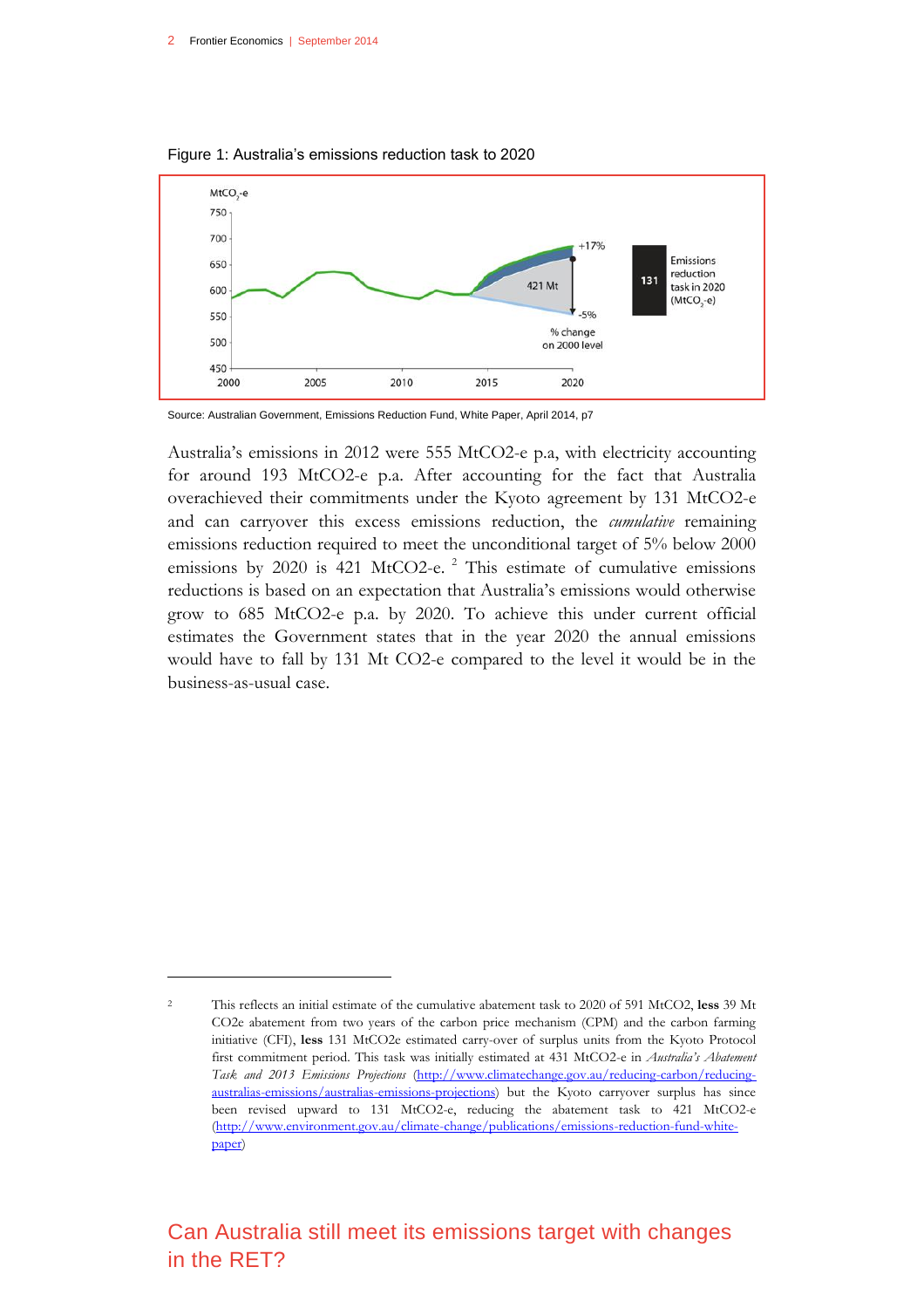### THE RET REVIEW EXPERT PANEL REPORT

The RET Review Expert Panel Report<sup>3</sup> (the Report) was released on 28 August 2014. Key findings of the Report include:

- The main rationale for the RET hinges on contribution to emissions reductions in a cost effective manner;
- The RET is a relatively high cost approach to reducing emissions because it focuses on specific forms of electricity generation. It promotes activity in renewable energy ahead of alternative, lower cost options for reducing emissions that exist elsewhere in the economy. In the presence of lower cost alternatives, the costs imposed by the RET are not justifiable;
- Demand for electricity has been declining and forecasts for electricity demand in 2020 are now much lower. Rather than adding generation capacity to meet growth in electricity demand, the RET is contributing to a large surplus of generation capacity;
- The current RET requires a subsidy to the renewables sector at the expense of investment elsewhere in the economy;
- Although the RET may be exerting downward pressure on wholesale electricity prices, artificially low wholesale electricity prices can distort investment decisions in the electricity market and are unlikely to be sustained in the long term;
- The RET does not generate an increase in wealth in the economy, but leads to a transfer of wealth among participants in the electricity market.

#### *Panel recommendations*

The Expert Panel recommended two options for reducing the Large Scale Renewable Energy Target (LRET):

**1. Closed to new entrants:** this would have the same impact on emissions abatement as repeal of the scheme, though it would avoid stranding existing renewable investments; or

**2. Share demand growth:** The second option considered by the Panel would have new renewable capacity increase in proportion with growth in electricity demand, by setting targets one year in advance that correspond to a '50 per cent share of new growth'. This would have the same impact on emissions abatement as a 'Real 20 per cent' target provided that demand grows in line with the modelling assumptions.

 $\overline{a}$ 

Expert Panel Report[: https://retreview.dpmc.gov.au/ret-review-report-0](https://retreview.dpmc.gov.au/ret-review-report-0)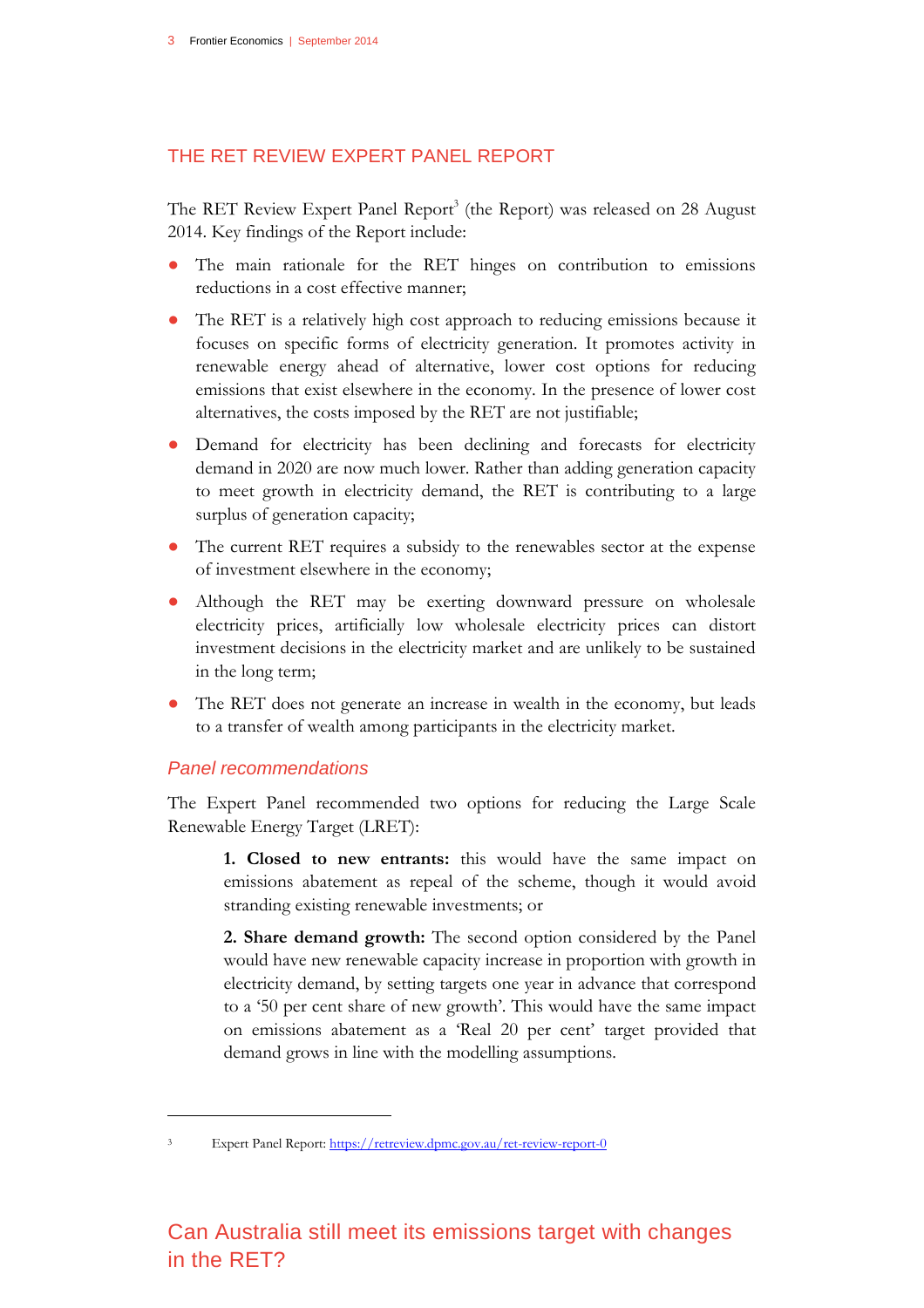The Expert Panel also recommended two options for the **Small scale Renewable Energy Scheme (SRES):**

**1. Shutting down:** The Panel argued that there is a strong case for ending/phasing out because (a) expensive abatement cost and (b) expected PV cost reductions/rising retail prices suggest PV will be commercially viable soon anyway

**2. Early phase out:** The Panel suggested that if the Government is concerned about immediate repeal of the SRES, they could bring forward closure from 2030 to 2020 but with other changes to reduce costs (for example, reduced deeming periods; reduced PV eligibility from 100kW to 10kW)

## IMPLICATIONS OF EXPERT PANEL RECOMMENDATION FOR ACHIEVEMENT OF TARGETS

The Expert Panel recognises the importance of emissions abatement as a scheme objective and notes that its recommendations for a reduced RET will have implications for the abatement task facing the Emissions Reduction Fund (ERF)<sup>4</sup>. Specifically, the Panel's recommended options will raise the cumulative emissions abatement task from 2015-2020 by:

- **58 MtCO2-e** under the '**Repeal**' or '**Closed to new entrants'** options;
- **39 MtCO2-e** under the '**Real 20 per cent**' or the '**50 per cent of new growth**' options (for the demand growth assumed in the modelling).

As indicated above, the most recent official estimate of the cumulative abatement task to 2020 is 421 Mt CO2-e. This abatement task has fallen from the previous official projection of 755 MtCO2-e published in Australia's Emissions Projections 2012. The reduction is mainly attributable to a revised outlook for activity in emissions-intensive sectors of the economy (such as electricity).

All else being equal, the Expert Panel's proposed changes to the RET would increase the cumulative abatement task. However, there is strong reason to believe that the cumulative task has fallen since the 2013 estimates due to continued reductions in electricity demand projections (compared with prior forecasts). Even if the Expert Panel's proposed RET changes are adopted, we estimate that the cumulative task will still be considerably less than the 421 MtCO2-e cumulative target reflected in the last official projections .

 $\overline{a}$ 

Expert Panel Report (2014), pp43-44:<https://retreview.dpmc.gov.au/ret-review-report-0>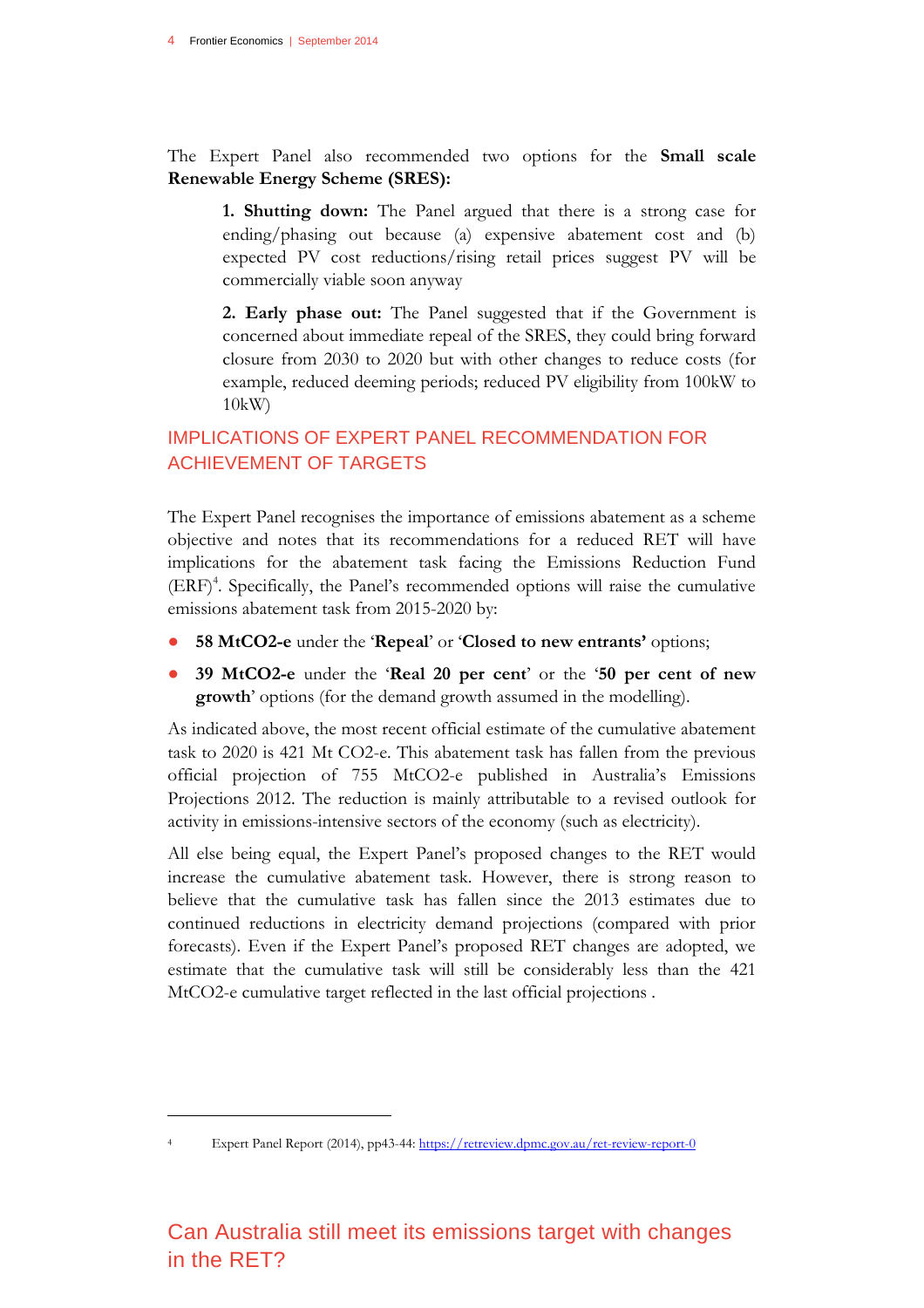#### REVISED ESTIMATES OF THE CUMULATIVE ABATEMENT TASK

The most recent estimate of the cumulative abatement task to 2020 (421 MtCO2 e) is based on economic and emissions modelling conducted by the Treasury and the former Department of Industry, Innovation, Climate Change, Science, Research and Tertiary Education (DIICCSRTE) - now the Department of the Environment - in 2013 for the Climate Change Authority's (CCA) Targets and Progress Review.

The projected electricity sector emissions used to estimate Australia's abatement task to 2020 are shown in [Figure 2](#page-5-0) (see the "No carbon price" scenario or light blue line). This is based on an estimate by Treasury/DIICCSRTE of 198 MtCO2-e in 2012<sup>5</sup> rising to 201 MtCO2-e by 2020 (see [Figure 2\)](#page-5-0). The 421 MtCO2-e target takes account of 2 years of the carbon price mechanism, which is estimated as the difference between the No carbon price scenario and the "Central policy" (the dashed blue line in [Figure 2\)](#page-5-0). This reflects a reduction of 8Mt CO2-e in the electricity sector in FYe2014.

For comparison we include actual electricity sector emissions based on the National Greenhouse Gas Inventory (NGGI) to December 2013 (royal blue in Figure 2<sup>6</sup>. The actual emissions track slightly below the "No carbon price" scenario (which is the basis for estimating the 421 MtCO2-e cumulative abatement task) since around 2009. Although full year data for actual electricity sector emissions is not available for FYe2014, the year-to-date data for December 2013 implies a continued fall in electricity sector emissions to around 172 MtCO2-e annualised for FYe2014 (the blue dot in [Figure 2\)](#page-5-0). This is well below even the dashed blue line in [Figure 2](#page-5-0) (which accounts for the impact of the carbon price in 2013/14).

As a cross-check, we include total NEM<sup>7</sup> emissions from FYe2012-2014 (red dashed line). Although not directly comparable, the total NEM emissions are consistently around 15 MtCO2-e less than total Australian electricity sector emissions. The AEMO estimate of FYe2014 NEM emissions roughly verifies the expected total Australian electricity sector emissions for FYe2014 (which have not yet been reported).

 $\overline{a}$ 

This is higher than actual electricity sector emissions in 2012, which were 193 MtCO2-e.

<sup>6</sup> Department of Environment (2014), *Quarterly Update of Australia's National Greenhouse Gas Inventory:*  December 2013, April. Weblink: [http://www.environment.gov.au/system/files/resources/d616342d-](http://www.environment.gov.au/system/files/resources/d616342d-775f-4115-bcfa-2816a1da77bf/files/nggi-quarterly-update-dec13.pdf)[775f-4115-bcfa-2816a1da77bf/files/nggi-quarterly-update-dec13.pdf](http://www.environment.gov.au/system/files/resources/d616342d-775f-4115-bcfa-2816a1da77bf/files/nggi-quarterly-update-dec13.pdf) 

<sup>7</sup> The National Electricity Market (NEM) reflects SA, QLD, NSW, VIC and Tas. This is lower than total Australian electricity emissions, which includes WA, NT and off-grid electricity emissions.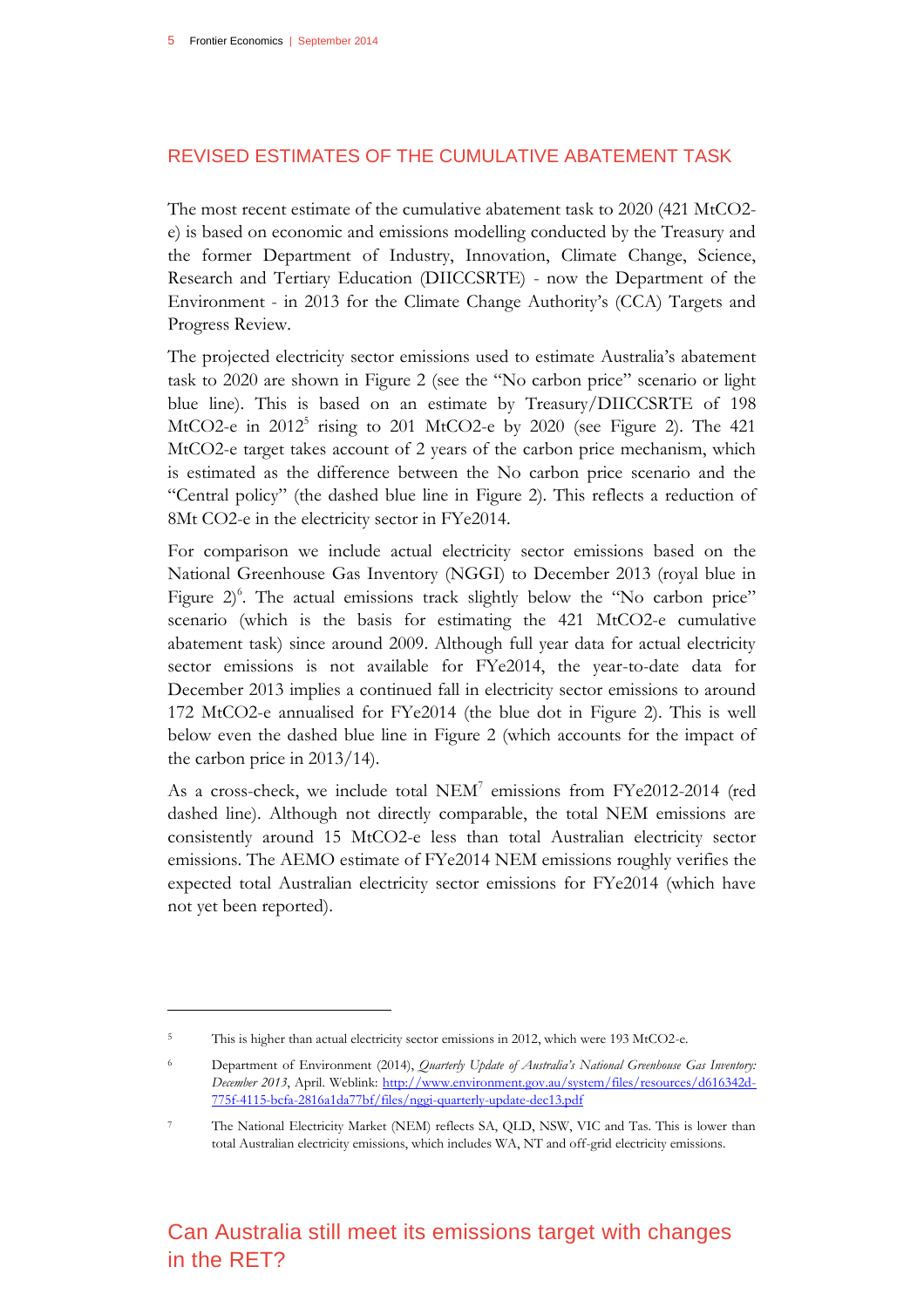

<span id="page-5-0"></span>Figure 2: Electricity sector emissions estimates

Climate Change Authority weblink:

 $\overline{a}$ 

[\(http://www.climatechangeauthority.gov.au/sites/climatechangeauthority.gov.au/files/files/Target-Progress-](http://www.climatechangeauthority.gov.au/sites/climatechangeauthority.gov.au/files/files/Target-Progress-Review/Climate-Change-Mitigation-Scenarios-modelling-report-provided-to-the-Climate-Change-Authority-in-support-of-its-Caps-and-Target-review/Climate_Change_Mitigation_Scenarios.pdf)[Review/Climate-Change-Mitigation-Scenarios-modelling-report-provided-to-the-Climate-Change-Authority-in-support-of](http://www.climatechangeauthority.gov.au/sites/climatechangeauthority.gov.au/files/files/Target-Progress-Review/Climate-Change-Mitigation-Scenarios-modelling-report-provided-to-the-Climate-Change-Authority-in-support-of-its-Caps-and-Target-review/Climate_Change_Mitigation_Scenarios.pdf)[its-Caps-and-Target-review/Climate\\_Change\\_Mitigation\\_Scenarios.pdf\)](http://www.climatechangeauthority.gov.au/sites/climatechangeauthority.gov.au/files/files/Target-Progress-Review/Climate-Change-Mitigation-Scenarios-modelling-report-provided-to-the-Climate-Change-Authority-in-support-of-its-Caps-and-Target-review/Climate_Change_Mitigation_Scenarios.pdf)

ACIL Allen (2014) RET Review modelling report [\(https://retreview.dpmc.gov.au/sites/default/files/files/ACIL\\_Report.pdf](https://retreview.dpmc.gov.au/sites/default/files/files/ACIL_Report.pdf)) Data extracted from Figures 16, 28, 47.

National Greenhouse Gas Inventory (NGGI) [http://www.environment.gov.au/climate-change/greenhouse-gas](http://www.environment.gov.au/climate-change/greenhouse-gas-measurement/publications/quarterly-update-australias-national-greenhouse-gas-inventory-june-2013)[measurement/publications/quarterly-update-australias-national-greenhouse-gas-inventory-june-2013](http://www.environment.gov.au/climate-change/greenhouse-gas-measurement/publications/quarterly-update-australias-national-greenhouse-gas-inventory-june-2013)

AEMO Carbon Dioxide Equivalent Intensity Index (National Electricity Market: NEM emissions) <http://www.aemo.com.au/Electricity/Settlements/Carbon-Dioxide-Equivalent-Intensity-Index>

We also include estimates of electricity sector emissions from the RET Review Modelling Report by ACIL Allen (2014), which are based on more recent AEMO electricity demand forecasts from AEMO for 2014<sup>8</sup>. Although the emissions data from the RET Review Modelling are not provided in the report, we have extracted these estimates from Figures 16 of that report (**Reference**), Figure 28 (**Repeal / Closed to new entrants**) and Figure 47 (**Real 20% / '50% of new growth'**). The RET Review Modelling Report states that these emissions estimates exclude non-scheduled generation in the NEM, own-generation in the SWIS (WA) and off-grid generation. This suggests that total Australian electricity

Expert Panel Report (2014), Weblink: [https://retreview.dpmc.gov.au/sites/default/files/files/ACIL\\_Report.pdf](https://retreview.dpmc.gov.au/sites/default/files/files/ACIL_Report.pdf)

Sources: Treasury and DICCSRTE, (2013) Chart 3.11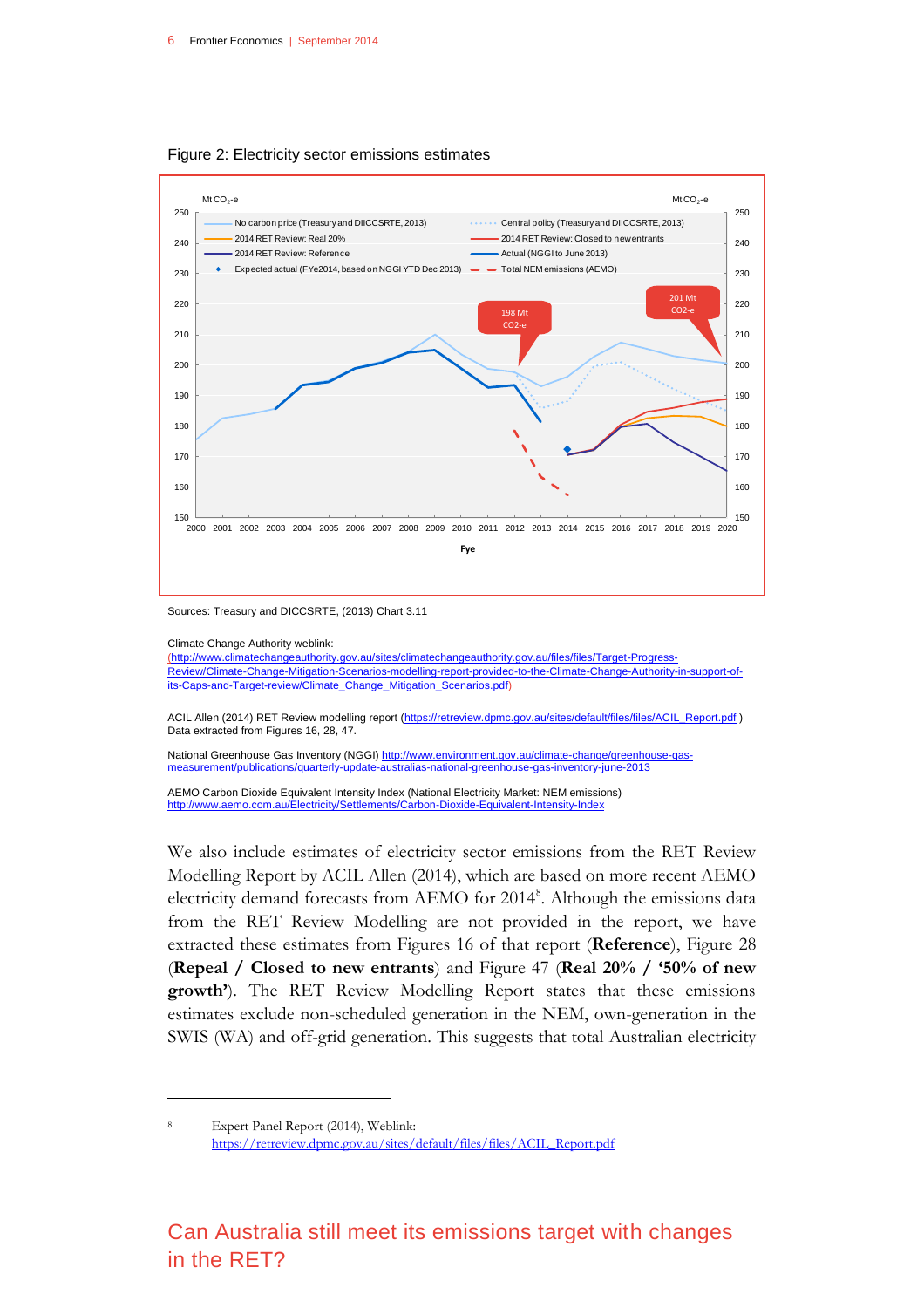sector emissions would be higher than reported. We allow for this by considering two cases:

- Firstly, given that the RET Review Modelling Report estimates for electricity sector emissions are very close to (or slightly below) the 2014 YTD NGGI trend for Australia's *total* electricity sector emissions for FYe2014, it is possible that: (a) either the *excluded* emissions are very small or (b) the RET Modelling Report estimates for the *included* emissions are potentially slightly overstated (relative to actual electricity sector emissions). In this instance we consider a case which assumes that the RET Modelling Report electricity emissions estimates are a reasonable proxy for Australia's total electricity sector emissions and any adjustment for "excluded emissions" would be small;
- Alternatively, we provide an estimate based on the assumption that the emissions excluded from the modelling (off-grid etc) amount to less than 10 MtCO2-e per year, or around 50-60 Mt CO2-e cumulative from 2015 to 2020. We allow for this in the calculations below by assuming that the RET Review emissions estimates may understate total sector emissions by around 50-60 MtCO2-e between 2015-2020;

Taking the difference between the recent RET Review Modelling Report (2014) emissions estimates and the previous Treasury and DIICCSRTE estimates (2013) provides an estimate of the likely change in the cumulative abatement task to 2020, considering only the change in electricity sector emissions to reflect more recent (lower) demand projections. This does not account for changes in other sector emissions and it does not reflect official emissions projections. Nevertheless it provides a useful guide:

- The **Reference Case** (which assumes no change in the RET) implies a cumulative reduction in business as usual electricity sector emissions of **196 MtCO2-e** from 2014-2020 compared to the Treasury and DIICCSRTE 2013 emissions estimates (allowing for 8Mt of reduction already accounted for in Fye2014).
	- □ Allowing for the fact that the RET Review modelling may not include all electricity sector emissions (assuming cumulative off-grid emissions of around 54 MtCO2-e), implies a cumulative reduction in electricity sector emissions of **142 MtCO2-e** by 2020.
	- $\Box$  This implies a revised cumulative abatement task by 2020 for Australia as a whole of between **225 MtCO2-e to 279 MtCO2-e**;
- The **Real 20 per cent** option implies a cumulative reduction in electricity sector emissions of **157 MtCO2-e** from 2014-2020 compared to the Treasury and DIICCSRTE emissions estimates (allowing for 8Mt already accounted for in Fye2014).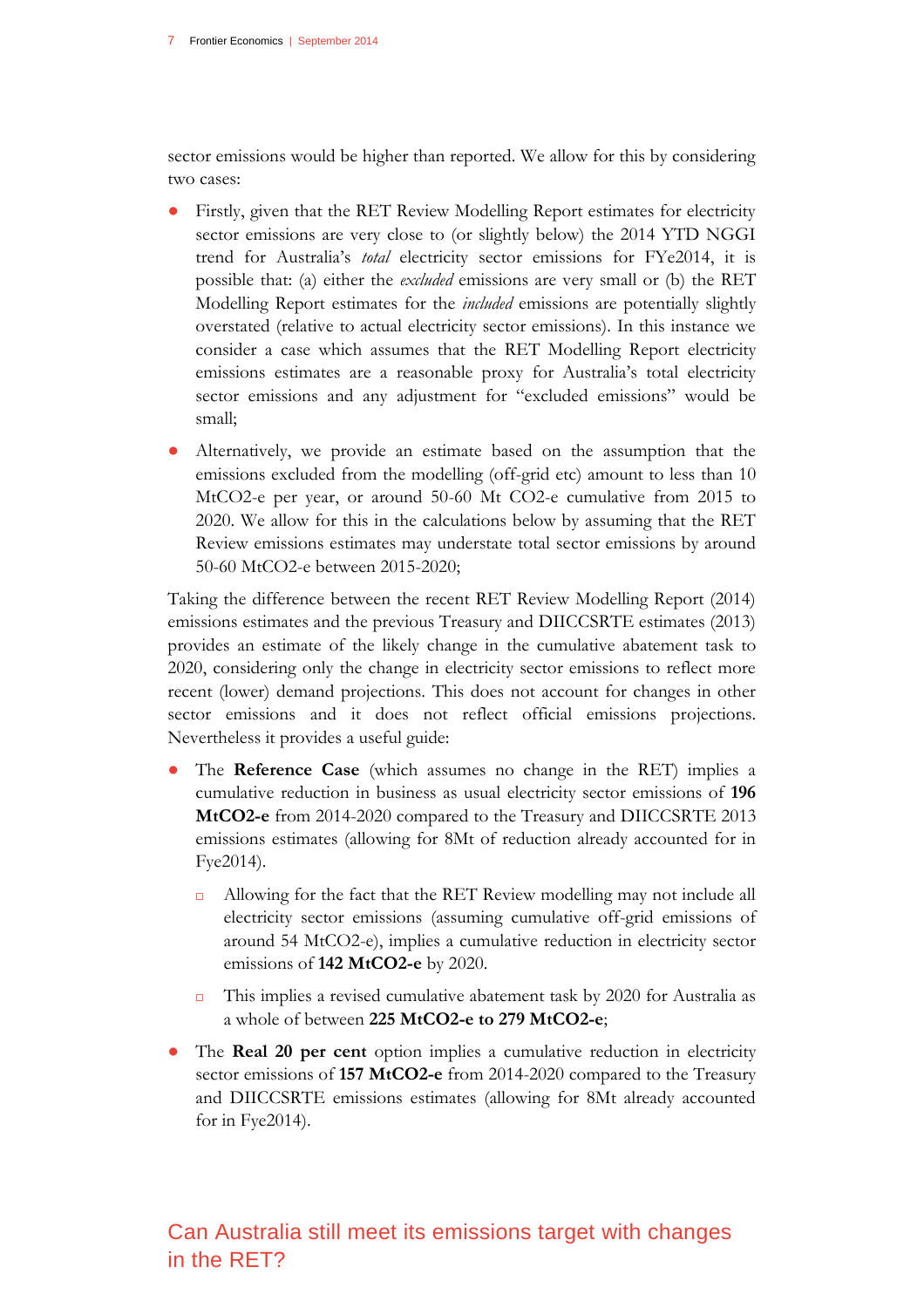- □ Allowing for the fact that the RET Review modelling may not include all electricity sector emissions (assuming cumulative off-grid emissions of around 54 MtCO2-e), implies a cumulative reduction in electricity sector emissions of **103 MtCO2-e** by 2020.
- $\Box$  This implies a revised cumulative abatement task by 2020 for Australia as a whole of between **264 MtCO2-e to 318 MtCO2-e;**
- The **Closed to new entrants** option implies a cumulative reduction in electricity sector emissions of **139 MtCO2-e** from 2014-2020 compared to the Treasury and DIICCSRTE emissions estimates (allowing for 8Mt already accounted for in FYe2014).
	- Allowing for the fact that the RET Review modelling may not include all electricity sector emissions (assuming cumulative off-grid emissions of around 54 MtCO2-e), implies a cumulative reduction in electricity sector emissions of **85 MtCO2-e** by 2020.
	- This implies a revised cumulative abatement task by 2020 for Australia as a whole - of between **282 MtCO2-e to 336 MtCO2-e.**

As an alternative, we also consider a simple proxy for electricity emissions reductions which looks at the change in the AEMO's Medium (National Electricity Market - NEM) electricity projections from 2013 to 2014 multiplied by an assumed emissions intensity of the NEM remaining fixed at 0.86tCO2/MWh. This case implies a reduction in NEM electricity sector emissions from 2014-2020 of **97 MtCO2-e**, leaving a revised cumulative abatement task of **324 MtCO2-e**. The change between the 2013 and 2014 NEM electricity demand projections is shown in [Figure 3,](#page-8-0) with an estimate of the cumulative change in emissions (assuming an average intensity of 0.86tCO2/MWh).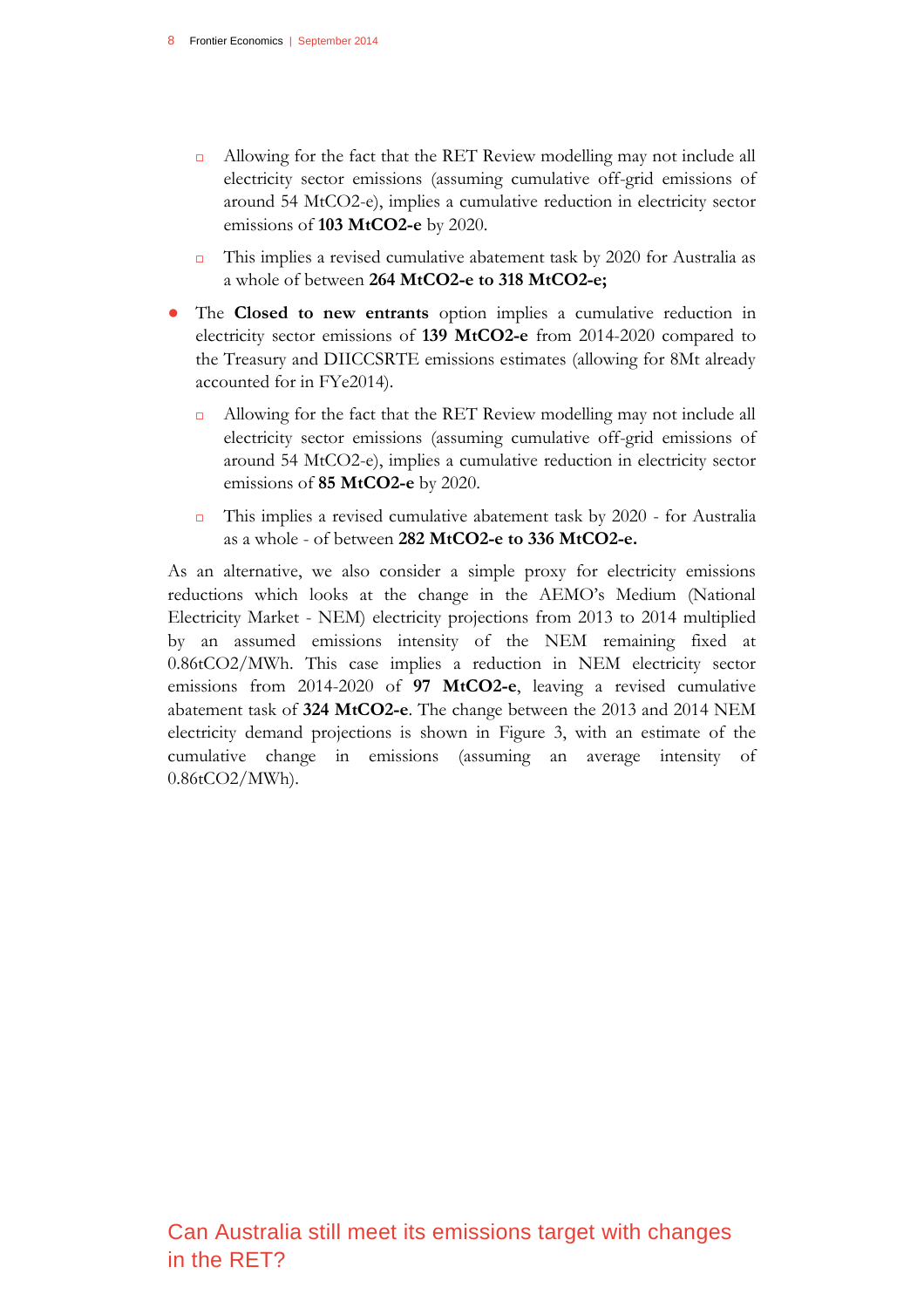

<span id="page-8-0"></span>Figure 3: Electricity sector emissions estimates (change from AEMO's 2013-2014 NEM demand projections)

Source: Frontier Economics estimates based on comparison of 2013 and 2014 National Electricity Forecasting Report (NEFR), using the NEM operational energy forecasts

These different estimates of the possible changes in the emissions baseline, and the implication for the remaining reductions are summarised in [Table 1.](#page-9-0)

The analysis set out above and summarised in [Table 1](#page-9-0) suggests that a more likely cumulative abatement task is around **225-279 MtCO2-e** under an unchanged RET (compared to the current **421 MtCO2-e)**.

If the RET Expert Panel recommendations are adopted (allowing only for changes in electricity sector emissions projections) the remaining cumulative abatement task is likely to be **264-336 MtCO2-e**. While this is higher than with no change in the RET, the remaining required emissions reduction is more achievable than previously expected.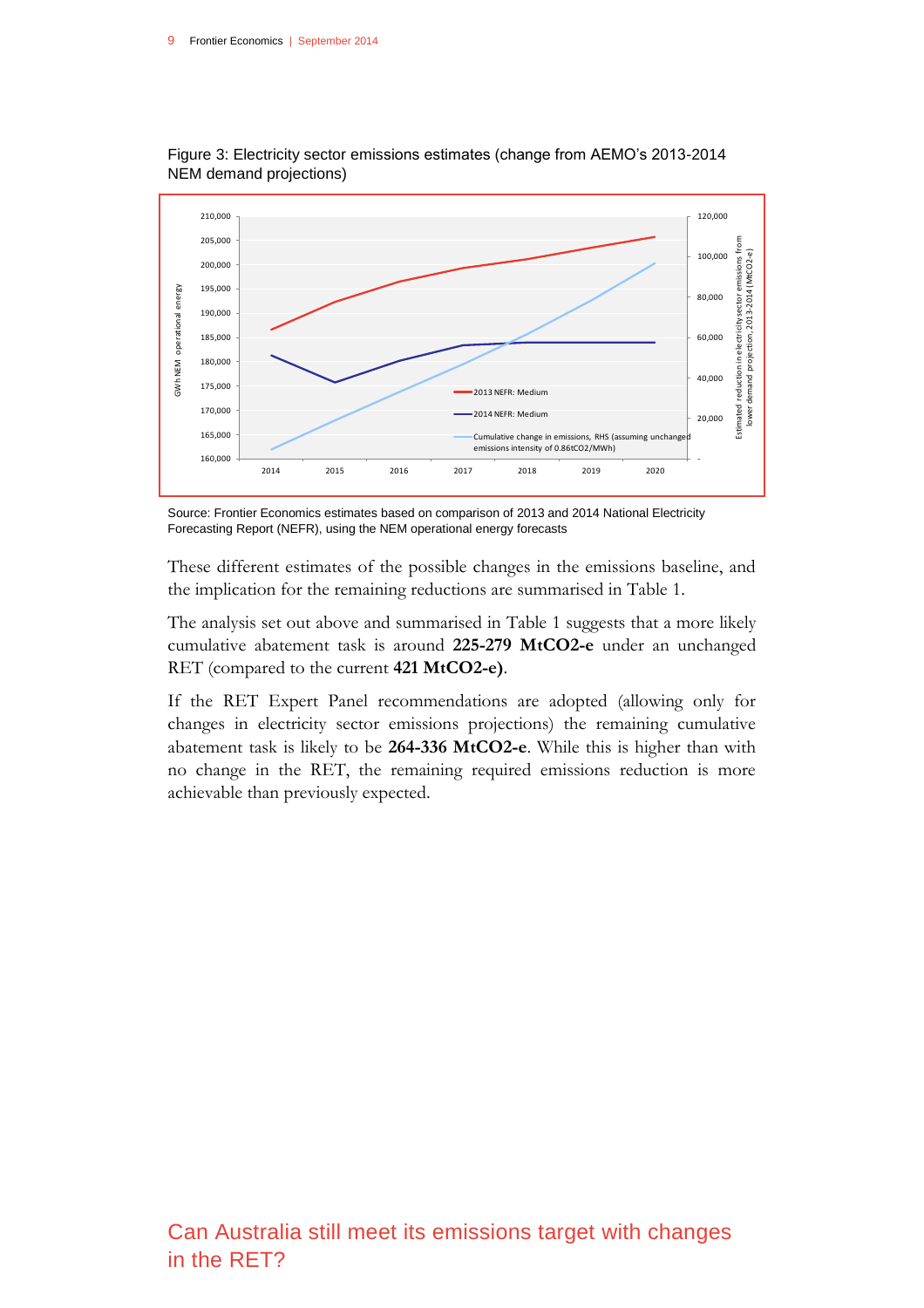| <b>Scenario</b>                                                                                      | <b>Methodology</b>                                                                                                                                                          | <b>Implied</b><br>cumulative<br>reduction in<br>projected<br>electricity sector<br>emissions (2014-<br>2020) | <b>Revised</b><br>cumulative<br>abatement<br>target to 2020<br>(reduction<br>from<br>421<br>$MtCO2-e)$ |
|------------------------------------------------------------------------------------------------------|-----------------------------------------------------------------------------------------------------------------------------------------------------------------------------|--------------------------------------------------------------------------------------------------------------|--------------------------------------------------------------------------------------------------------|
| <b>Reference</b><br>Case                                                                             | 1. Assuming that the RET Review<br>modelling estimates are a close<br>approximation of total electricity sector<br>emissions (given 2014 estimates from<br><b>NGGI YTD)</b> | 196 MtCO2-e                                                                                                  | 225 MtCO2-e                                                                                            |
|                                                                                                      | 2. Allowing for an additional 54 MtCO2-e<br>of "off-grid" electricity sector emissions<br>not accounted for in the RET Review<br>modelling                                  | 142 MtCO2-e                                                                                                  | 279 MtCO2-e                                                                                            |
| Real 20 per<br>cent (and '50<br>percent of<br>new growth,<br>if demand<br>growth is as<br>forecast)  | 1. Assuming that the RET Review<br>modelling estimates are a close<br>approximation of total electricity sector<br>emissions (given 2014 estimates from<br><b>NGGI YTD)</b> | 157 MtCO2-e                                                                                                  | 264 MtCO2-e                                                                                            |
|                                                                                                      | 2. Allowing for an additional 54 MtCO2-e<br>of "off-grid" electricity sector emissions<br>not accounted for in the RET Review<br>modelling                                  | 103 MtCO2-e                                                                                                  | 318 MtCO2-e                                                                                            |
| Repeal /<br><b>Closed to</b><br>new entrants                                                         | 1. Assuming that the RET Review<br>modelling estimates are a close<br>approximation of total electricity sector<br>emissions (given 2014 estimates from<br>NGGI YTD))       | 139 MtCO2-e                                                                                                  | 282 MtCO2-e                                                                                            |
|                                                                                                      | 2. Allowing for an additional 54 MtCO2-e<br>of "off-grid" electricity sector emissions<br>not accounted for in the RET Review<br>modelling                                  | 85 MtCO2-e                                                                                                   | 336 MtCO2-e                                                                                            |
| <b>Simple</b><br>proxy:<br>change in<br><b>AEMO 2013 -</b><br>2014 medium<br>electricity<br>forecast | Assumes emissions intensity unchanged<br>at 0.86 tCO2/MWh.                                                                                                                  | 97 MtCO2-e                                                                                                   | 324 MtCO2-e                                                                                            |

<span id="page-9-0"></span>Table 1: Summary of estimated electricity emissions reductions and implications for the cumulative abatement task to 2020

Source: Frontier Economics estimates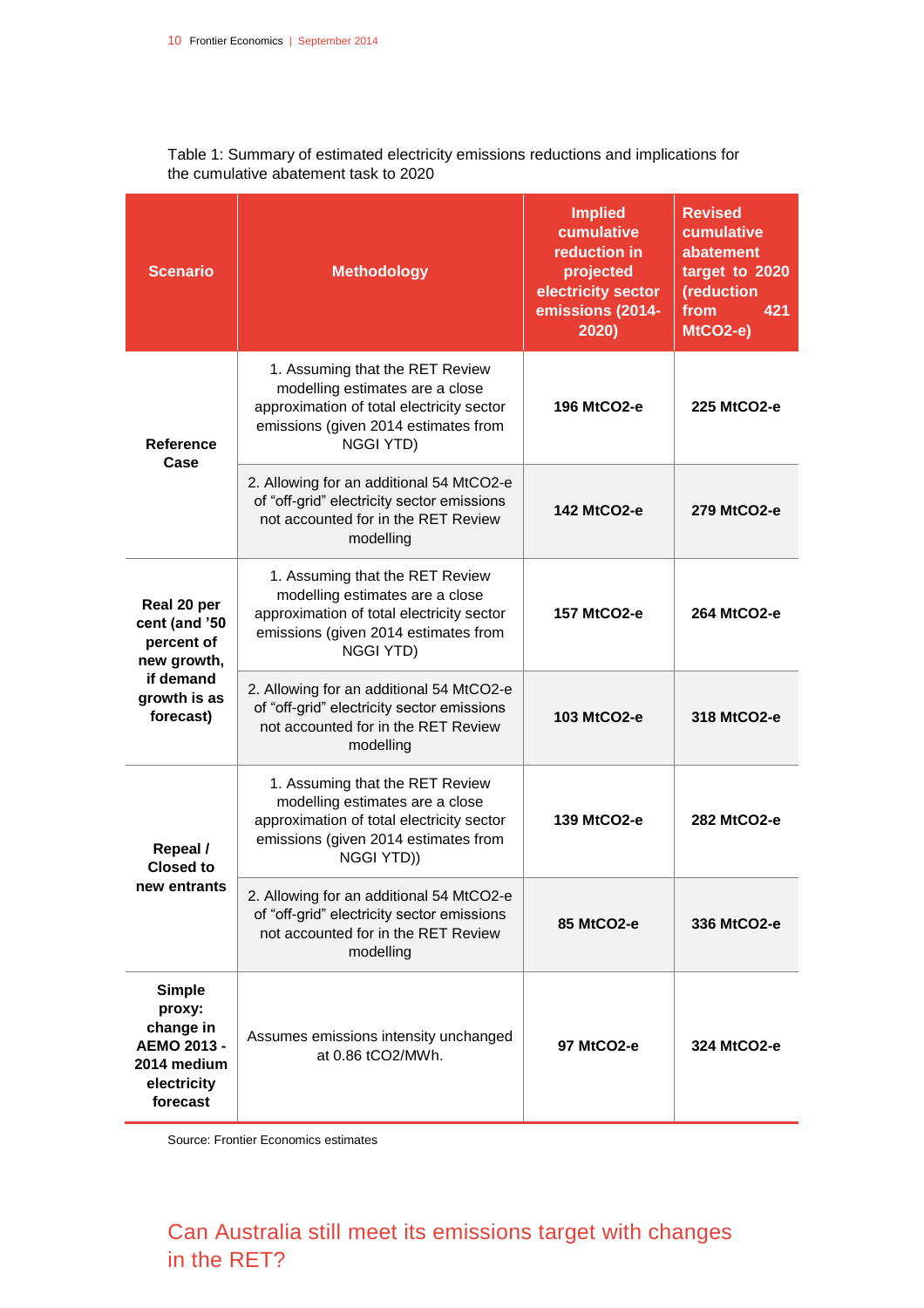#### **CONCLUSIONS**

There are a large number of reasons why the projected emissions reduction task has significantly fallen from previous estimates. In the case of the electricity sector some of these causes include the following:

- Australia's complementary environmental policies: energy efficiency policies are estimated to be among the biggest factors contributing to the recent fall in electricity demand.
- The rapid growth in retail electricity prices has contributed to lower electricity demand. This is mostly due to network price increases, noting that the most recent electricity demand (and emissions) projections reflect the repeal of the carbon tax.
- A strong currency with sustained depression in aluminium prices has contributed to decisions by major emitters such as Kurri Kurri and Point Henry smelters to shut down.

Although the decline in electricity demand has been a major contributor to this decline in emissions, it would be complacent to assume that continued falls in emissions projections are guaranteed without policies to support this.

There are two, not necessarily mutually exclusive, ways of viewing this more moderate emissions reduction task:

- As a nation, Australia should be pleased with its progress towards achieving its reduction target and more confident that the target is achievable with the existing suite of policies;
- The speed with which Australia has moved from an ambitious target (at the time it was set) to an eminently achievable target may ease community, business and political concerns about setting a tougher emissions abatement target post 2020. This is important as it is very likely that Australia will be subject over the next year or two to strong international pressure to cut emissions further.

Australia can better, more economically meet the challenge of achieving its remaining emissions reduction, and even tougher targets, by ensuring policies such as the RET are geared to deliver emission reductions for the lowest possible cost. Frontier Economics has previously analysed the effects of opening the RET to competition from a wider range of technologies. For example, we estimate that opening the RET up to gas generators displacing coal generation could, by itself, reduce the economic costs of the RET by over \$1b and reduce prices to householders by over \$50 p.a. on average while still achieving the target. Adoption of reforms that reduce the costs of meeting the target could strengthen the ability and resolve of the community to commit to further cuts to emissions.